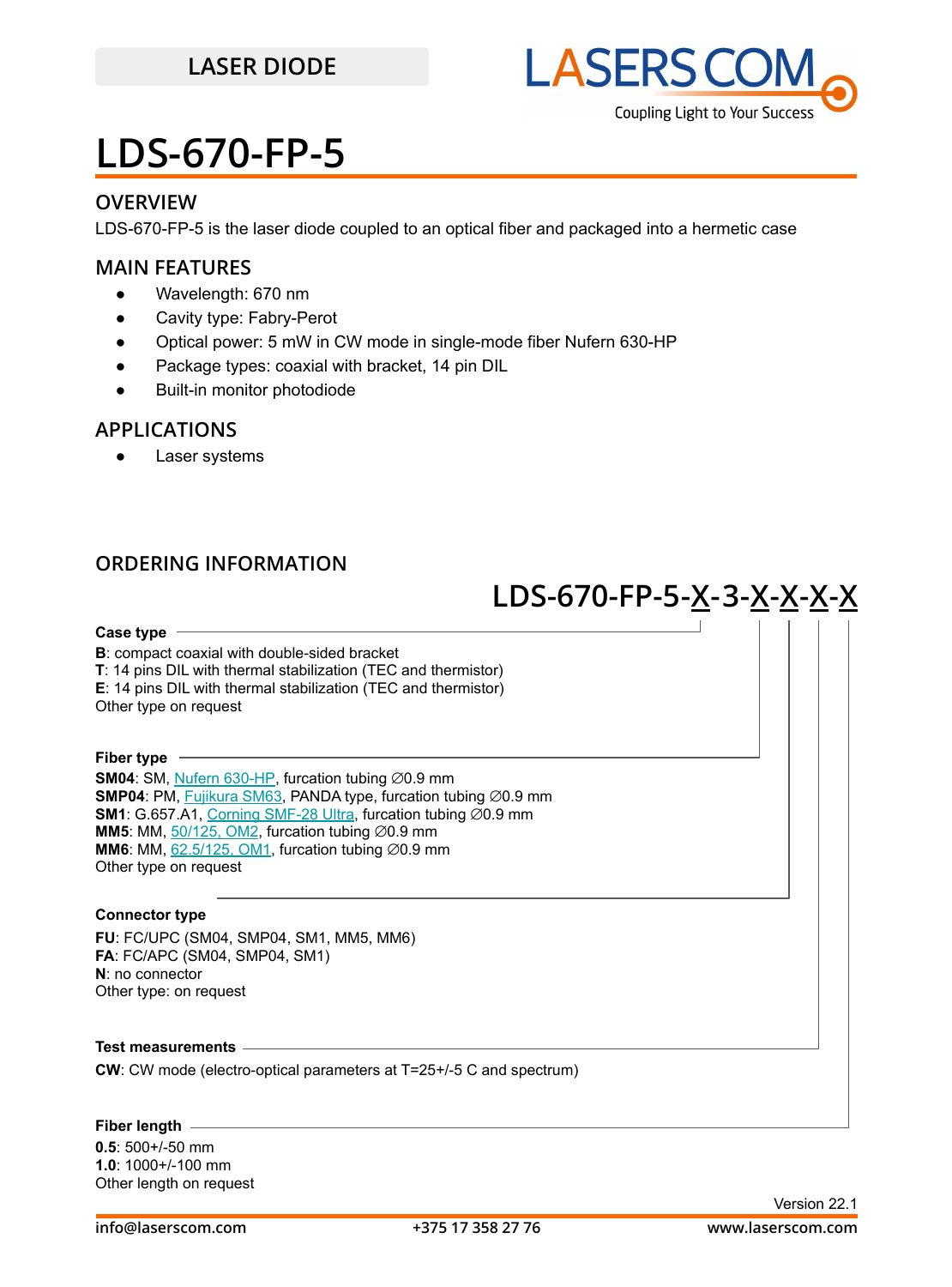

### **ABSOLUTE MAXIMUM RATINGS**

| <b>Parameter</b>             |                            | Value       | Unit | <b>Conditions</b>                   |
|------------------------------|----------------------------|-------------|------|-------------------------------------|
| Laser diode forward current* | Imax                       | 30          | mA   | CW, $T = 25^{\circ}$ C              |
| Laser diode reverse voltage  | $\mathsf{V}_{\mathsf{RL}}$ | 2           | v    |                                     |
| Photodiode reverse voltage   | $V_{\rm RP}$               | 30          | v    |                                     |
| Operating temperature**      | $T_{OP}$                   | $-10 - +70$ | °C   | Package B                           |
| Operating temperature**      | $T_{OP}$                   | $-40 - +60$ | °C   | Package T, E (Tst = $25^{\circ}$ C) |
| Storage temperature          | sta                        | $-20 - +70$ | °C   |                                     |
| Soldering temperature        | sold                       | 260         | °C   | Max. 5 seconds                      |

\*Maximal laser diode forward current depends on the operating temperature. Please, refer to the figure below.



\*\*Operating temperature is defined by the case temperature. It is recommended to ensure sufficient heat dissipation so that the module's maximum operating temperature is not exceeded.

Operating temperature for the DIL-14-pins case (T or E) with TEC is defined for internal temperature stabilization at Tst =  $25^{\circ}$ C that corresponds to thermistor resistance Rt = 10 kOhm.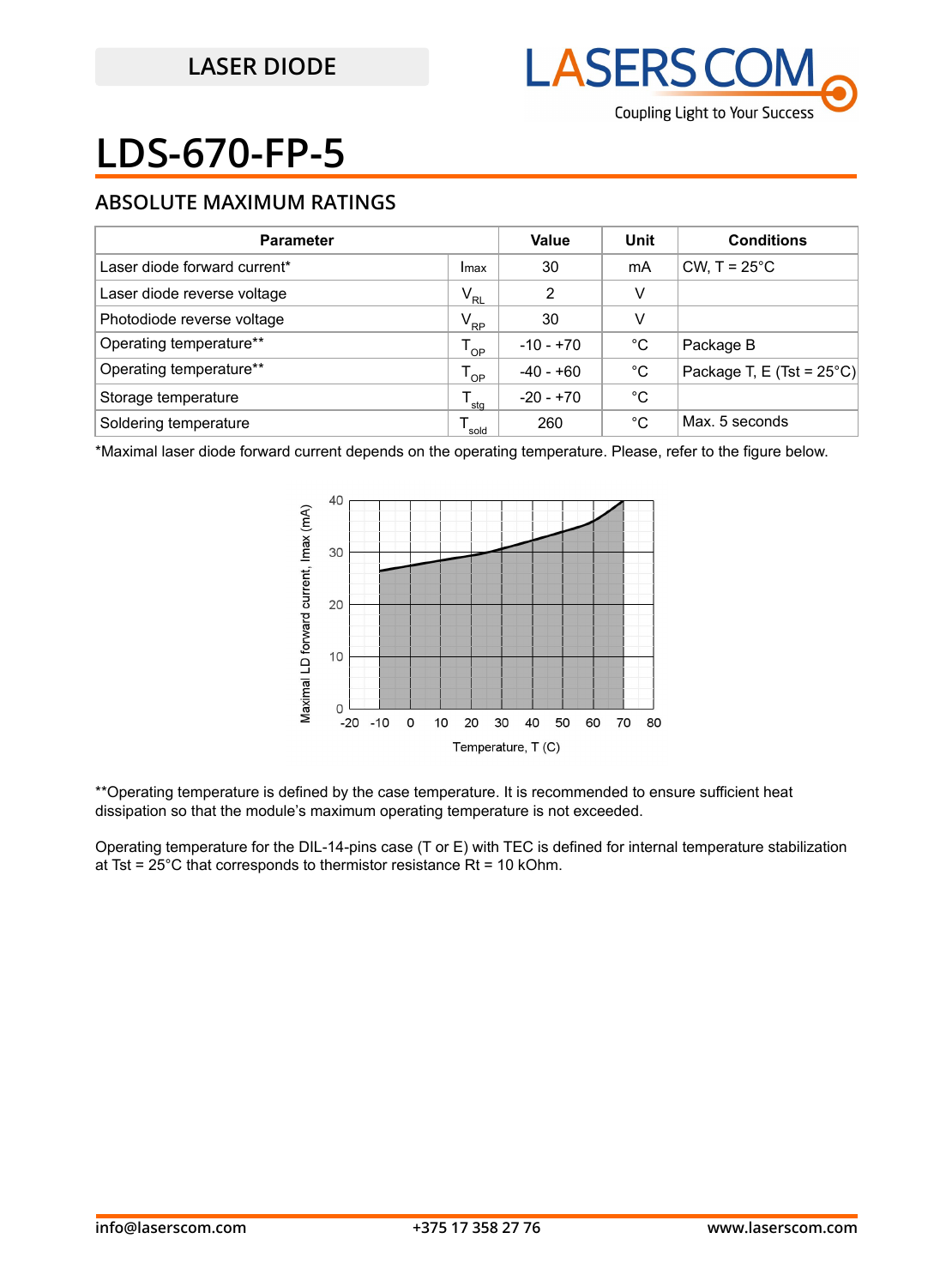

## **ELECTRICAL-OPTICAL CHARACTERISTICS (T = 25 °C)**

| <b>Parameter</b>                   |               | <b>MIN</b> | <b>TYP</b> | <b>MAX</b> | Unit                  | <b>Conditions</b>                                             |
|------------------------------------|---------------|------------|------------|------------|-----------------------|---------------------------------------------------------------|
| Optical power (CW)                 | Pcw           | 5          |            |            | mW                    | $CW$ , $lop = 30$ mA, SM04                                    |
| Mean wavelength                    | λ             | 660        | 670        | 680        | nm                    | $CW$ , $lop = 30$ mA                                          |
| Spectral width                     | Δλ            |            |            | 3          | nm                    | $CW$ , $lop = 30$ mA                                          |
| Wavelength-temperature coefficient | $d\lambda/dT$ |            | 0.16       |            | $nm$ <sup>o</sup> $C$ | $CW$ , $lop = 30$ mA                                          |
| Threshold current                  | Ith           |            | 14         | 25         | mA                    |                                                               |
| Slope efficiency                   | <b>Se</b>     | 0.31       | 0.46       |            |                       | lmW/mAl CW. SM04                                              |
| Operating voltage                  | Vop           |            | 2.3        | 2.7        | V                     | $CW$ , $lop = 30$ mA                                          |
| Monitor current                    | Im            | 0.5        | 1.5        | 2.5        | mA                    | CW, $lop = 30$ mA, $V_r = 5$ V                                |
| Polarization extinction ratio      | <b>PER</b>    | 17         |            |            | dB                    | CW. SMP04                                                     |
| Front-to-rear tracking error       | Er            |            | 0.3        | 0.6        | dB                    | CW, $P_{cw} = 1$ mW, SM04,<br>$T = -10 \approx +50^{\circ}$ C |

Tracking error Er = max | 10 lg [P(T)/P(25°C)]]|, Im= const, T = Tmin ~ Tmax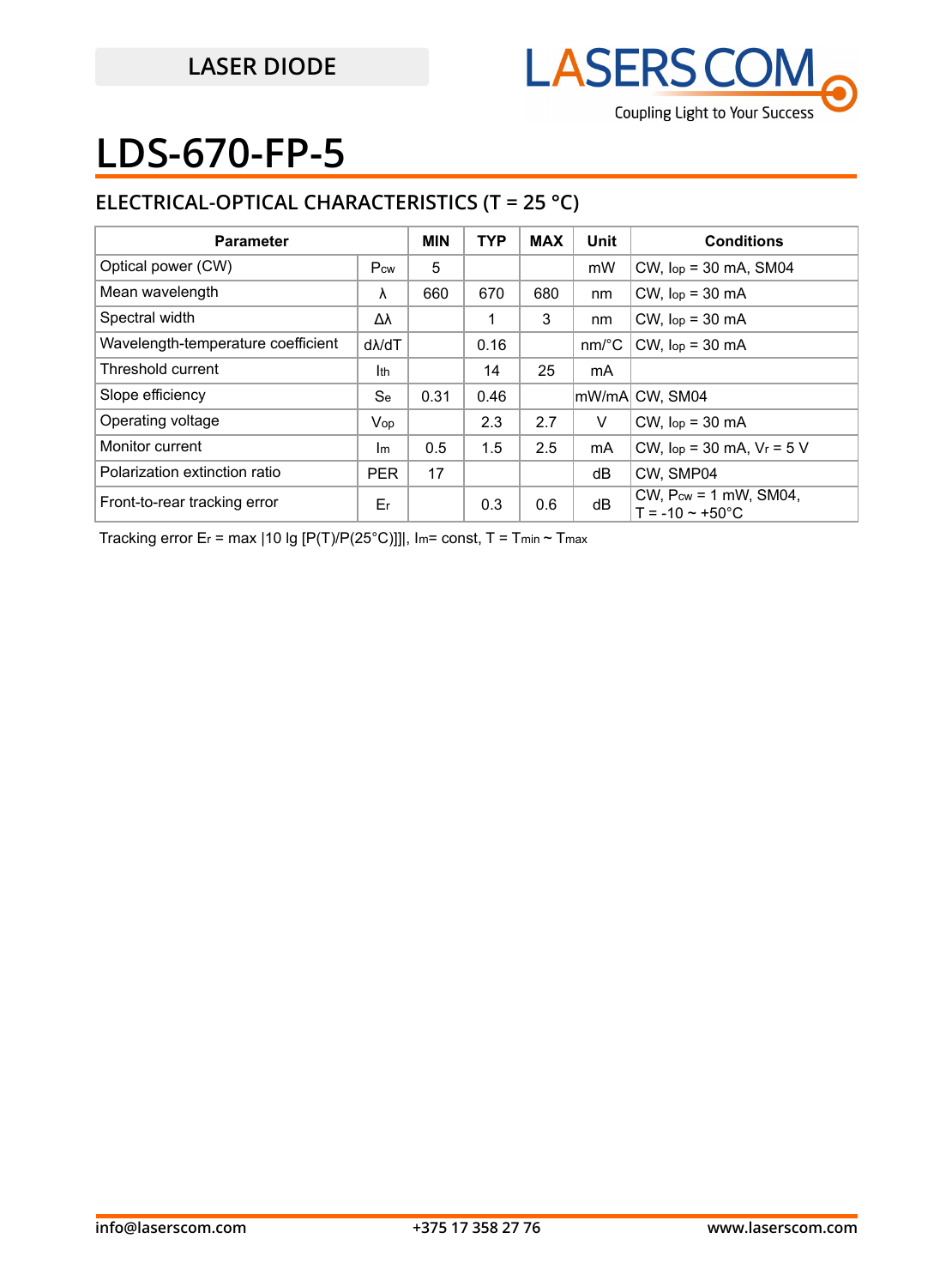## **LASER DIODE**



## **LDS-670-FP-5**





20

Operation Current, lop (mA)

30

40

 $-56.$ 

 $-76.3$   $-76.3$   $-$ 

670.000m

 $5.00 \text{ nm}$ 

695.000mm

 $0.0$ 

0

 $10$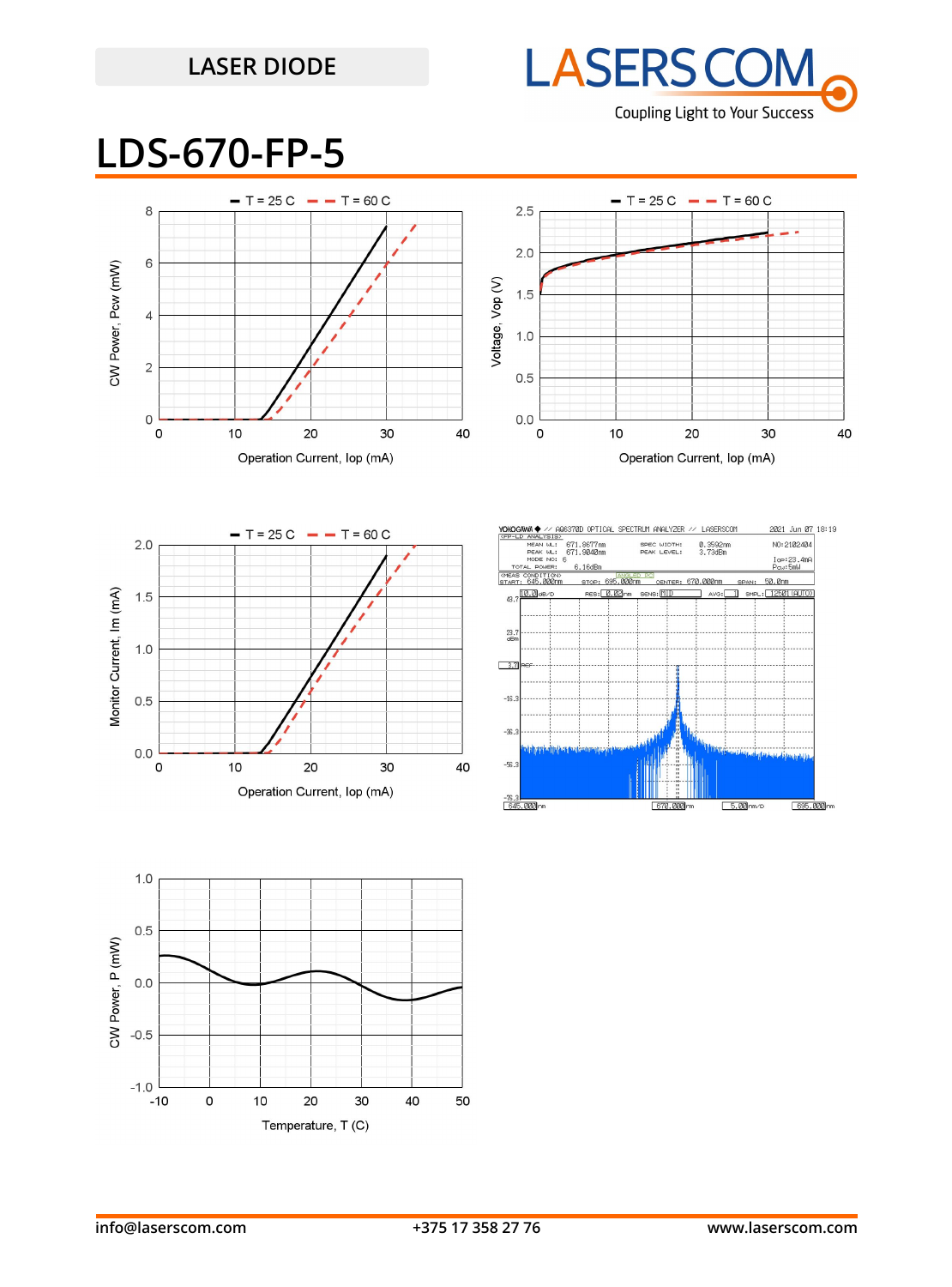## **LASER DIODE**



**LDS-670-FP-5**